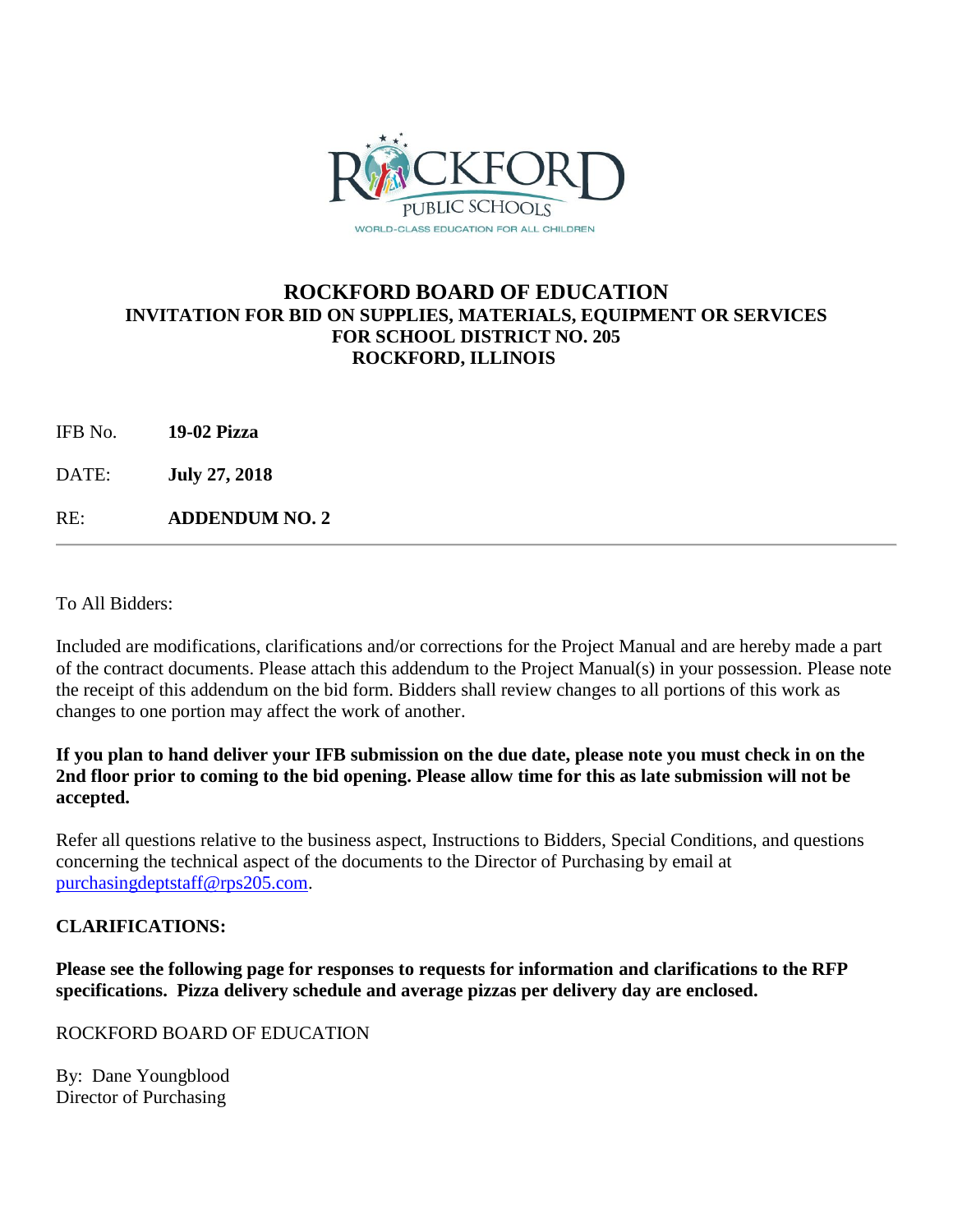## **CLARIFICATIONS:**

Below are requests for information received to date and corresponding clarifications to the IFB specifications.

- 1. What was the price of the school pizzas for the 2017-2018 school year?
	- a. Rockford Public Schools is a Community Eligibility Provision (CEP) district and therefore all students receive a free lunch. If a student chooses to purchase any additional entrée item they pay \$1.75.
- 2. Who was the contract awarded to? Was there more than one vendor?
	- a. The previous contract was awarded to Domino's and Papa John's.
- 3. Do the high schools and middle schools order on the same week and have delivery every other week? Do the elementary schools order on the same week every other week?
	- a. Weekly breakdown of deliveries by school is attached.
- 4. What are the quantity of pizzas on a weekly order?
	- a. Average number of pizzas per delivery day is attached.
- 5. Is all of the nutritional information due at the time of the bid opening and samples?
	- a. Nutritional information is due at the bid opening.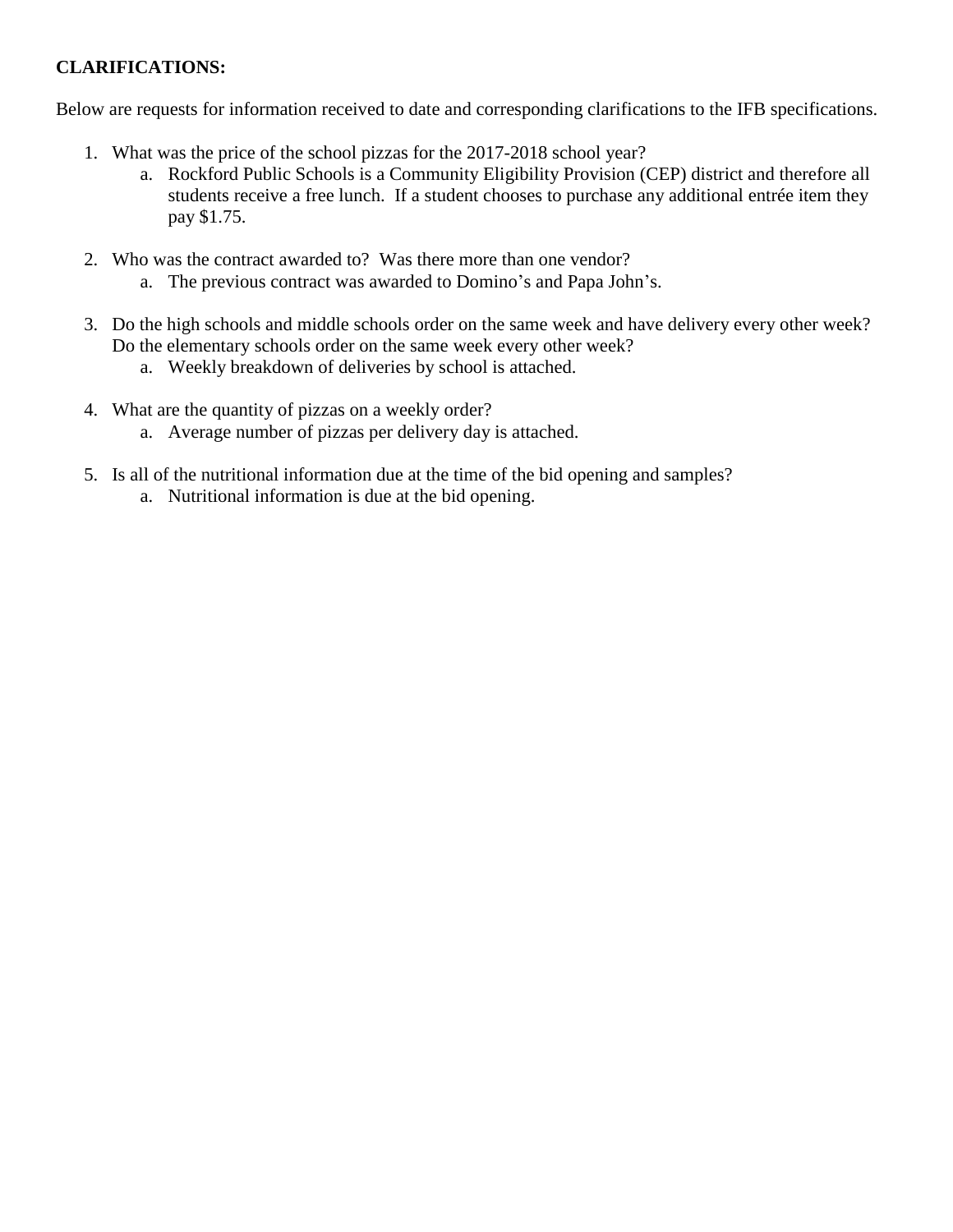# **Pizza Delivery Schedule 2017‐2018**

| Date      | Conklin, Flinn MS,<br>Gregory, Lathrop,<br>Marshall EL, Marshall<br>MS, McIntosh, RESA<br>MS, Riverdahl,<br>Roosevelt HS.<br>Summerdale,<br>Thompson, West View | Bloom, Brookview, Ellis, Hillman, Kennedy MS,<br>Froberg, Johnson,<br>Lincoln, Nashold, Spring<br>Creek, Welsh, West MS | Barbour, Dennis,<br>Eisenhower MS,<br>Lewis Lemon,<br>Montessori, Muhl<br>Center, Rolling Green,<br>Washington, White<br>Swan | Beyer, Carlson,<br>Haskell, Kishwaukee | Cherry Valley,<br>Fairview, Nelson,<br>Whitehead | East, Guilford | Auburn, Jefferson |
|-----------|-----------------------------------------------------------------------------------------------------------------------------------------------------------------|-------------------------------------------------------------------------------------------------------------------------|-------------------------------------------------------------------------------------------------------------------------------|----------------------------------------|--------------------------------------------------|----------------|-------------------|
| $1-Sep$   | <b>School Pizza</b>                                                                                                                                             | Papa Johns                                                                                                              | <b>Dominos</b>                                                                                                                | Papa Johns                             | <b>Dominos</b>                                   | <b>No</b>      | <b>No</b>         |
| 7-Sep     | <b>No</b>                                                                                                                                                       | <b>No</b>                                                                                                               | <b>No</b>                                                                                                                     | <b>No</b>                              | <b>No</b>                                        | Papa John's    | Domino's          |
| 12-Sep    | <b>No</b>                                                                                                                                                       | <b>No</b>                                                                                                               | <b>No</b>                                                                                                                     | <b>No</b>                              | <b>No</b>                                        | Domino's       | Papa Johns        |
| 14-Sep    | Dominos                                                                                                                                                         | <b>School Pizza</b>                                                                                                     | Papa Johns                                                                                                                    | <b>Dominos</b>                         | Papa Johns                                       | <b>No</b>      | <b>No</b>         |
| 21-Sep    | <b>No</b>                                                                                                                                                       | <b>No</b>                                                                                                               | No                                                                                                                            | <b>No</b>                              | <b>No</b>                                        | Papa Johns     | Domino's          |
| 26-Sep    | <b>No</b>                                                                                                                                                       | <b>No</b>                                                                                                               | <b>No</b>                                                                                                                     | <b>No</b>                              | <b>No</b>                                        | Domino's       | Papa Johns        |
| 3-Oct     | Papa Johns                                                                                                                                                      | Dominos                                                                                                                 | <b>School Pizza</b>                                                                                                           | <b>Dominos</b>                         | Papa Johns                                       | <b>No</b>      | <b>No</b>         |
| 5-Oct     | <b>No</b>                                                                                                                                                       | <b>No</b>                                                                                                               | <b>No</b>                                                                                                                     | <b>No</b>                              | <b>No</b>                                        | Papa Johns     | Domino's          |
| 10-Oct    | <b>School Pizza</b>                                                                                                                                             | Papa Johns                                                                                                              | Dominos                                                                                                                       | Papa Johns                             | <b>Dominos</b>                                   | <b>No</b>      | <b>No</b>         |
| $12$ -Oct | <b>No</b>                                                                                                                                                       | <b>No</b>                                                                                                               | <b>No</b>                                                                                                                     | <b>No</b>                              | <b>No</b>                                        | School         | School            |
| $17-Oct$  | <b>No</b>                                                                                                                                                       | <b>No</b>                                                                                                               | <b>No</b>                                                                                                                     | <b>No</b>                              | <b>No</b>                                        | Dominos        | Papa Johns        |
| 26-Oct    | Dominos                                                                                                                                                         | <b>School Pizza</b>                                                                                                     | Papa Johns                                                                                                                    | <b>Dominos</b>                         | Papa Johns                                       | School         | School            |
| 31-Oct    | <b>No</b>                                                                                                                                                       | <b>No</b>                                                                                                               | <b>No</b>                                                                                                                     | <b>No</b>                              | <b>No</b>                                        | Papa Johns     | Dominos           |
| 9-Nov     | Papa Johns                                                                                                                                                      | <b>Dominos</b>                                                                                                          | <b>School Pizza</b>                                                                                                           | <b>Dominos</b>                         | Papa Johns                                       | School         | School            |
| 16-Nov    | <b>No</b>                                                                                                                                                       | <b>No</b>                                                                                                               | <b>No</b>                                                                                                                     | <b>No</b>                              | <b>No</b>                                        | Dominos        | Papa Johns        |
| 21-Nov    | <b>School Pizza</b>                                                                                                                                             | Papa Johns                                                                                                              | <b>Dominos</b>                                                                                                                | Papa Johns                             | <b>Dominos</b>                                   | <b>No</b>      | <b>No</b>         |
| 30-Nov    | <b>No</b>                                                                                                                                                       | <b>No</b>                                                                                                               | <b>No</b>                                                                                                                     | <b>No</b>                              | <b>No</b>                                        | Papa Johns     | <b>Dominos</b>    |
| 5-Dec     | <b>No</b>                                                                                                                                                       | <b>No</b>                                                                                                               | <b>No</b>                                                                                                                     | <b>No</b>                              | <b>No</b>                                        | <b>Dominos</b> | Papa Johns        |
| 7-De      | <b>Dominos</b>                                                                                                                                                  | <b>School Pizza</b>                                                                                                     | Papa Johns                                                                                                                    | <b>Dominos</b>                         | Papa Johns                                       | <b>No</b>      | <b>No</b>         |
| 14-Dec    | <b>No</b>                                                                                                                                                       | <b>No</b>                                                                                                               | <b>No</b>                                                                                                                     | <b>No</b>                              | <b>No</b>                                        | Papa Johns     | <b>Dominos</b>    |
| 19-Dec    | Papa Johns                                                                                                                                                      | <b>Dominos</b>                                                                                                          | <b>School Pizza</b>                                                                                                           | Papa Johns                             | <b>Dominos</b>                                   | <b>No</b>      | <b>No</b>         |
| 22-Dec    | <b>No</b>                                                                                                                                                       | <b>No</b>                                                                                                               | No                                                                                                                            | <b>No</b>                              | <b>No</b>                                        | School         | School            |
| 9-Jar     | <b>School Pizza</b>                                                                                                                                             | Papa Johns                                                                                                              | Dominos                                                                                                                       | Dominos                                | Papa Johns                                       | <b>No</b>      | <b>No</b>         |
| 11-Jar    | <b>No</b>                                                                                                                                                       | <b>No</b>                                                                                                               | <b>No</b>                                                                                                                     | <b>No</b>                              | <b>No</b>                                        | School         | School            |
| 16-Jar    | Dominos                                                                                                                                                         | <b>School Pizza</b>                                                                                                     | Papa Johns                                                                                                                    | Papa Johns                             | <b>Dominos</b>                                   | School         | School            |
| 25-Jar    | <b>No</b>                                                                                                                                                       | <b>No</b>                                                                                                               | <b>No</b>                                                                                                                     | <b>No</b>                              | <b>No</b>                                        | Dominos        | Papa Johns        |
| 30-Jan    | <b>No</b>                                                                                                                                                       | <b>No</b>                                                                                                               | <b>No</b>                                                                                                                     | <b>No</b>                              | <b>No</b>                                        | Papa Johns     | <b>Dominos</b>    |
| 6-Feb     | <b>No</b>                                                                                                                                                       | <b>No</b>                                                                                                               | <b>No</b>                                                                                                                     | <b>No</b>                              | <b>No</b>                                        | Dominos        | Papa Johns        |
| 8-Feb     | Papa Johns                                                                                                                                                      | <b>Dominos</b>                                                                                                          | <b>School Pizza</b>                                                                                                           | <b>Dominos</b>                         | Papa Johns                                       | <b>No</b>      | <b>No</b>         |
| 13-Feb    | <b>No</b>                                                                                                                                                       | <b>No</b>                                                                                                               | No                                                                                                                            | <b>No</b>                              | <b>No</b>                                        | Papa Johns     | Dominos           |
| 20-Feb    | <b>School Pizza</b>                                                                                                                                             | Papa Johns                                                                                                              | <b>Dominos</b>                                                                                                                | Papa Johns                             | <b>Dominos</b>                                   | <b>No</b>      | <b>No</b>         |
| 22-Feb    | <b>No</b>                                                                                                                                                       | <b>No</b>                                                                                                               | No                                                                                                                            | <b>No</b>                              | <b>No</b>                                        | <b>Dominos</b> | Papa Johns        |
| 27-Feb    | <b>No</b>                                                                                                                                                       | <b>No</b>                                                                                                               | <b>No</b>                                                                                                                     | <b>No</b>                              | <b>No</b>                                        | Papa Johns     | Dominos           |
| 6-Mar     | Dominos                                                                                                                                                         | <b>School Pizza</b>                                                                                                     | Papa Johns                                                                                                                    | Papa Johns                             | Dominos                                          | <b>No</b>      | <b>No</b>         |
| 8-Mar     | <b>No</b>                                                                                                                                                       | <b>No</b>                                                                                                               | <b>No</b>                                                                                                                     | <b>No</b>                              | <b>No</b>                                        | <b>Dominos</b> | Papa Johns        |
| 13-Mar    | <b>No</b>                                                                                                                                                       | <b>No</b>                                                                                                               | No                                                                                                                            | <b>No</b>                              | <b>No</b>                                        | Papa Johns     | Dominos           |
| 22-Mar    | Papa Johns                                                                                                                                                      | <b>Dominos</b>                                                                                                          | <b>School Pizza</b>                                                                                                           | <b>Dominos</b>                         | Papa Johns                                       | School         | School            |
| 3-Apr     | School Pizza                                                                                                                                                    | Papa Johns                                                                                                              | Dominos                                                                                                                       | Papa Johns                             | <b>Dominos</b>                                   | School         | School            |
| 12-Apr    | <b>No</b>                                                                                                                                                       | <b>No</b>                                                                                                               | No                                                                                                                            | <b>No</b>                              | <b>No</b>                                        | <b>Dominos</b> | Papa Johns        |
| 17-Apr    | <b>No</b>                                                                                                                                                       | <b>No</b>                                                                                                               | <b>No</b>                                                                                                                     | <b>No</b>                              | <b>No</b>                                        | Papa Johns     | Dominos           |
| 19-Apr    | Dominos                                                                                                                                                         | <b>School Pizza</b>                                                                                                     | Papa Johns                                                                                                                    | Dominos                                | Papa Johns                                       | <b>No</b>      | <b>No</b>         |
| 26-Apr    | <b>No</b>                                                                                                                                                       | <b>No</b>                                                                                                               | No                                                                                                                            | <b>No</b>                              | <b>No</b>                                        | <b>Dominos</b> | Papa Johns        |
| 1-May     | Papa Johns                                                                                                                                                      | Dominos                                                                                                                 | <b>School Pizza</b>                                                                                                           | Dominos                                | Papa Johns                                       | <b>No</b>      | <b>No</b>         |
| 3-May     | <b>No</b>                                                                                                                                                       | <b>No</b>                                                                                                               | <b>No</b>                                                                                                                     | <b>No</b>                              | <b>No</b>                                        | Papa Johns     | Dominos           |
| $10-May$  | <b>No</b>                                                                                                                                                       | <b>No</b>                                                                                                               | <b>No</b>                                                                                                                     | <b>No</b>                              | <b>No</b>                                        | Dominos        | Papa Johns        |
| $17-May$  | <b>School Pizza</b>                                                                                                                                             | Papa Johns                                                                                                              | Dominos                                                                                                                       | Papa Johns                             | Dominos                                          | School         | School            |
| 24-May    | Dominos                                                                                                                                                         | School Pizza                                                                                                            | Papa Johns                                                                                                                    | Dominos                                | Papa Johns                                       | School         | School            |